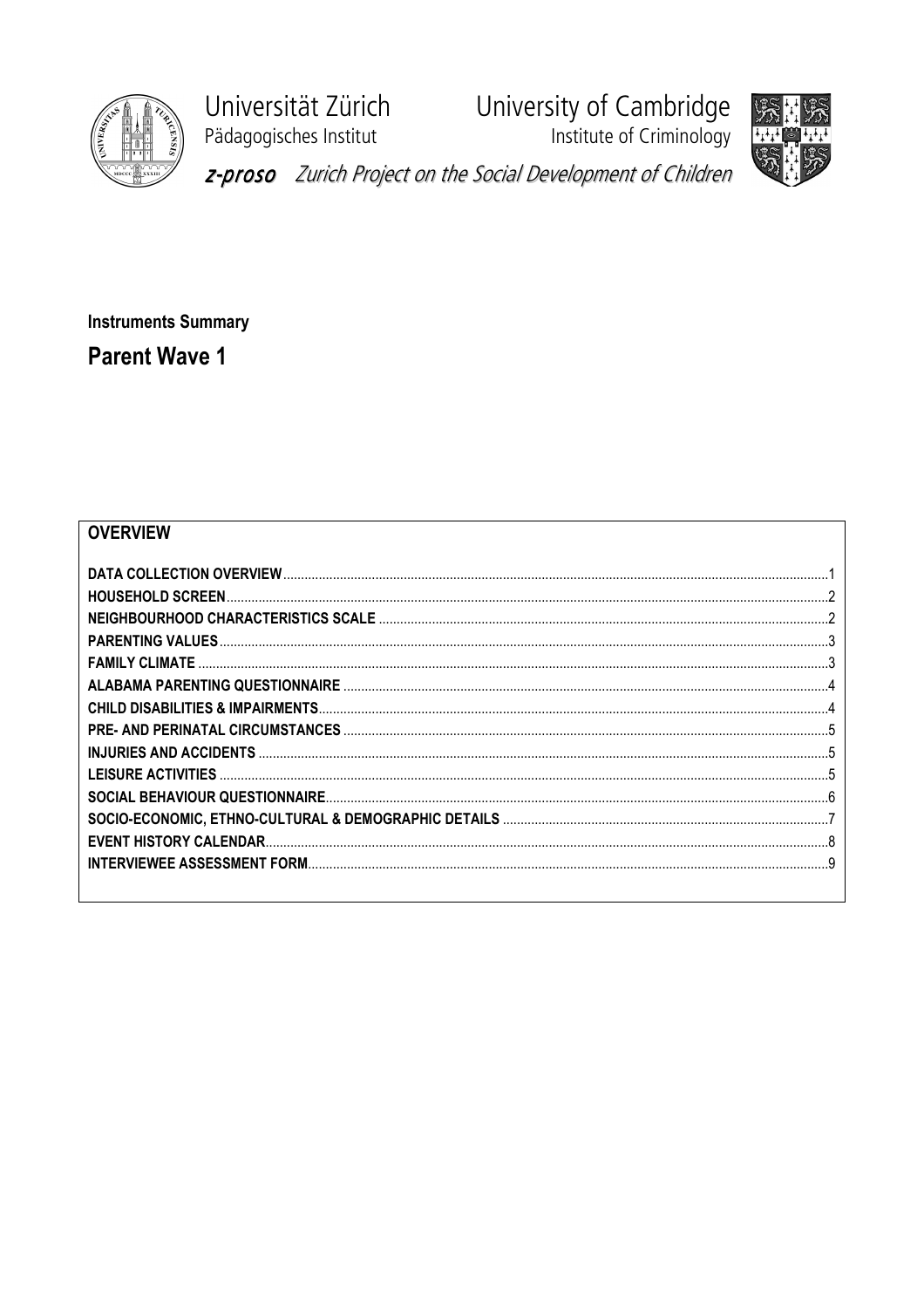|                                                 | <b>Data Collection Overview</b>                                                                                                                                  |  |
|-------------------------------------------------|------------------------------------------------------------------------------------------------------------------------------------------------------------------|--|
| <b>Interview Languages</b>                      | German / Swiss-German<br>Albanian<br>Croatian<br>English<br>Italian<br>Portuguese<br>Serbian / Bosnian<br>Spanish<br>Tamil<br>Turkish                            |  |
| Interviewee                                     | Primary caregiver of the target child, usually the mother. In some cases (e.g. because of language<br>difficulties) fathers or other relatives were interviewed. |  |
| <b>Interview Setting</b>                        | Computer aided personal face-to-face interviews, usually at interviewee's home.                                                                                  |  |
| <b>Fieldwork</b>                                | 06.09.2004 - 18.02.2005                                                                                                                                          |  |
| <b>Number of Completed</b><br><b>Interviews</b> | 1235                                                                                                                                                             |  |
| <b>Interview Duration</b><br>(Median)           | 65:28 minutes                                                                                                                                                    |  |
|                                                 |                                                                                                                                                                  |  |
| <b>Note</b>                                     | Instruments are listed in the same order as in the questionnaire                                                                                                 |  |

| <b>Note</b> | Instruments are listed in the same order as in the questionnaire |
|-------------|------------------------------------------------------------------|
|             |                                                                  |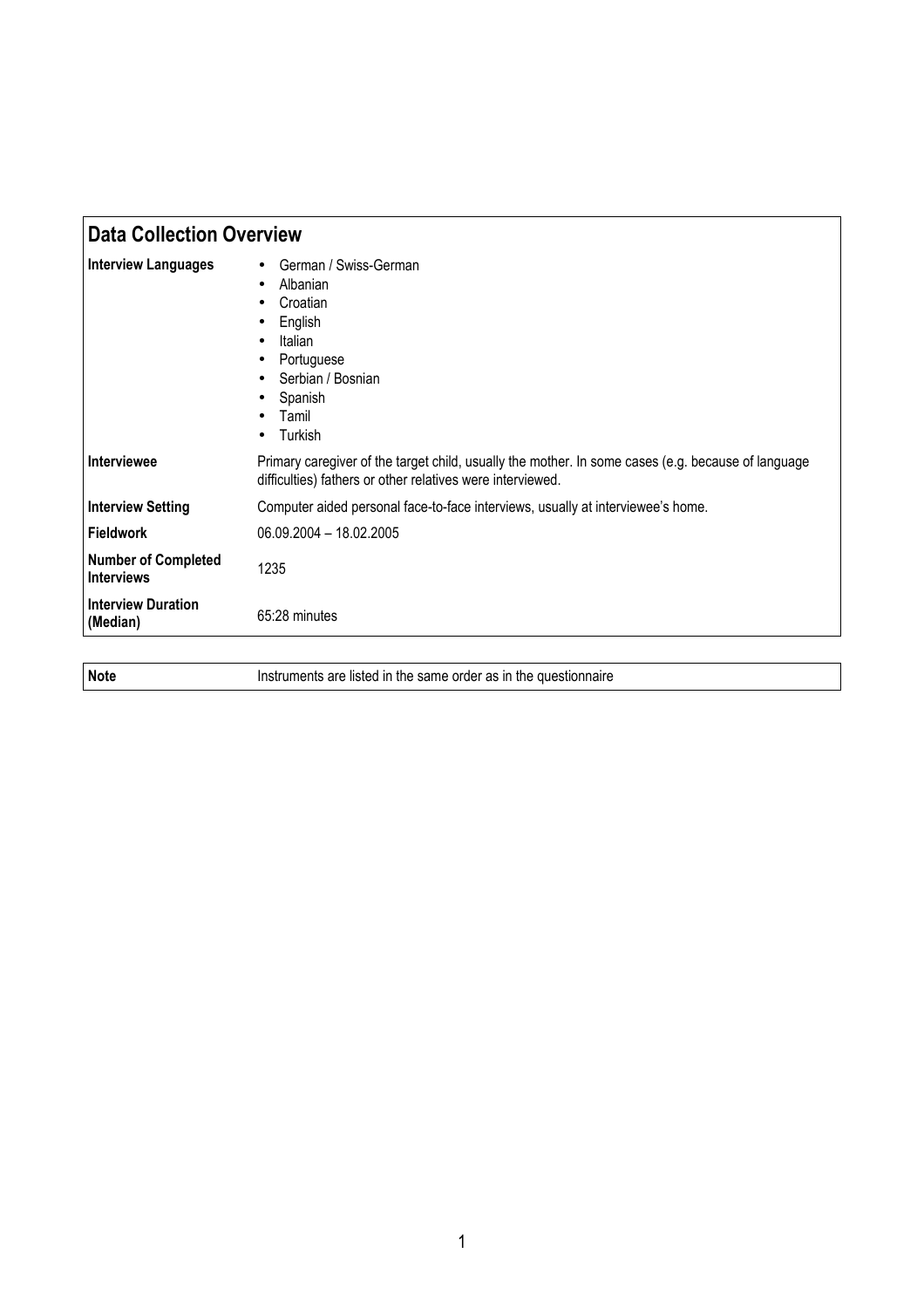| <b>Household Screen</b>                            |                                                                       |                                                                                                                                                                       |
|----------------------------------------------------|-----------------------------------------------------------------------|-----------------------------------------------------------------------------------------------------------------------------------------------------------------------|
| Source/Developer                                   | z-proso Project Team                                                  |                                                                                                                                                                       |
| <b>Description</b>                                 | characteristics.                                                      | Overview on the household composition and on kinships among its members. Basic demographic                                                                            |
| <b>Measured Concepts /</b><br><b>Subdimensions</b> | Other children in                                                     | Target child characteristics: Gender, Date of birth, Kinship with caregiver/interviewee, Country of<br>birth, Nationality, Language spoken with caregiver/interviewee |
|                                                    | household (up to 6):                                                  | First name, Gender, Year of birth, Kinship with target child, Kinship with<br>caregiver/interviewee                                                                   |
|                                                    | Siblings of target child<br>outside the household:<br>Female and male | Gender, Year of birth, Kinship with target child                                                                                                                      |
|                                                    | primary caregiver:                                                    | First name, Gender, Year of birth, Kinship with target child, Kinship with<br>caregiver/interviewee (if applicable)                                                   |
|                                                    | Other adults in                                                       |                                                                                                                                                                       |
|                                                    | household (up to 5):                                                  | First name, Gender, Year of birth, Kinship with target child, Kinship with<br>caregiver/interviewee                                                                   |
| Administration<br><b>History</b>                   | Wave 1                                                                |                                                                                                                                                                       |

| <b>Neighbourhood Characteristics Scale</b>        |                                                                                                                                                                                                                                                                                                                                                                                                                                                                                     |
|---------------------------------------------------|-------------------------------------------------------------------------------------------------------------------------------------------------------------------------------------------------------------------------------------------------------------------------------------------------------------------------------------------------------------------------------------------------------------------------------------------------------------------------------------|
| Source/Developer                                  | Sampson RJ, Raudenbush SW & Earls F (1997), "Neighborhoods and Violent Crime: A Multilevel<br>Study of Collective Efficacy", Science, 277(5328), 918 - 924.                                                                                                                                                                                                                                                                                                                         |
| <b>Adaptations</b>                                | z-proso uses the adapted version from the Peterborough study directed by P.O. Wikström. The "Social<br>Network" subscale has been added by D. Oberwittler.                                                                                                                                                                                                                                                                                                                          |
| <b>Description</b>                                | The purpose of this scale is to measure neighbourhood characteristics believed to be associated with<br>low cohesion among residents and low social capital                                                                                                                                                                                                                                                                                                                         |
| <b>Measured Concepts/</b><br><b>Subdimensions</b> | Four subscales:<br>1. Collective efficacy<br>Measures the what extent neighbours would intervene in case of problems<br>2. Social cohesion<br>Measures to what extent people in a neighbourhood have a feeling of belonging together<br>3. Intergenerational closure<br>Measures to what extent parents in the neighbourhood are believed to be looking after each others<br>children<br>4. Social networks subscale<br>Measures the level of everyday interaction among neighbours |
| <b>Number of Items</b>                            | 18                                                                                                                                                                                                                                                                                                                                                                                                                                                                                  |
| <b>Response Categories</b>                        | Collective efficacy, social cohesion & intergenerational closure scales:<br>$\bullet$<br>5-point Likert scale (from "very unlikely/very much disagree" to "very likely/very much agree")<br>Social networks scale:<br>$\bullet$<br>4-point Likert scale (from "never" to "often")                                                                                                                                                                                                   |
| <b>Item Examples</b>                              | "If some children were spray-painting graffiti on a local building, how likely is it that your<br>$\bullet$<br>neighbours would do something about it?" (Collective efficacy)<br>"Parents in this neighbourhood generally know each other." (Intergenerational closure)<br>"People in this neighbourhood can be trusted." (Social cohesion)<br>"(Have you ) talked to neighbours about personal things." (Social networks)                                                          |
| <b>Administration</b><br><b>History</b>           | Wave 1                                                                                                                                                                                                                                                                                                                                                                                                                                                                              |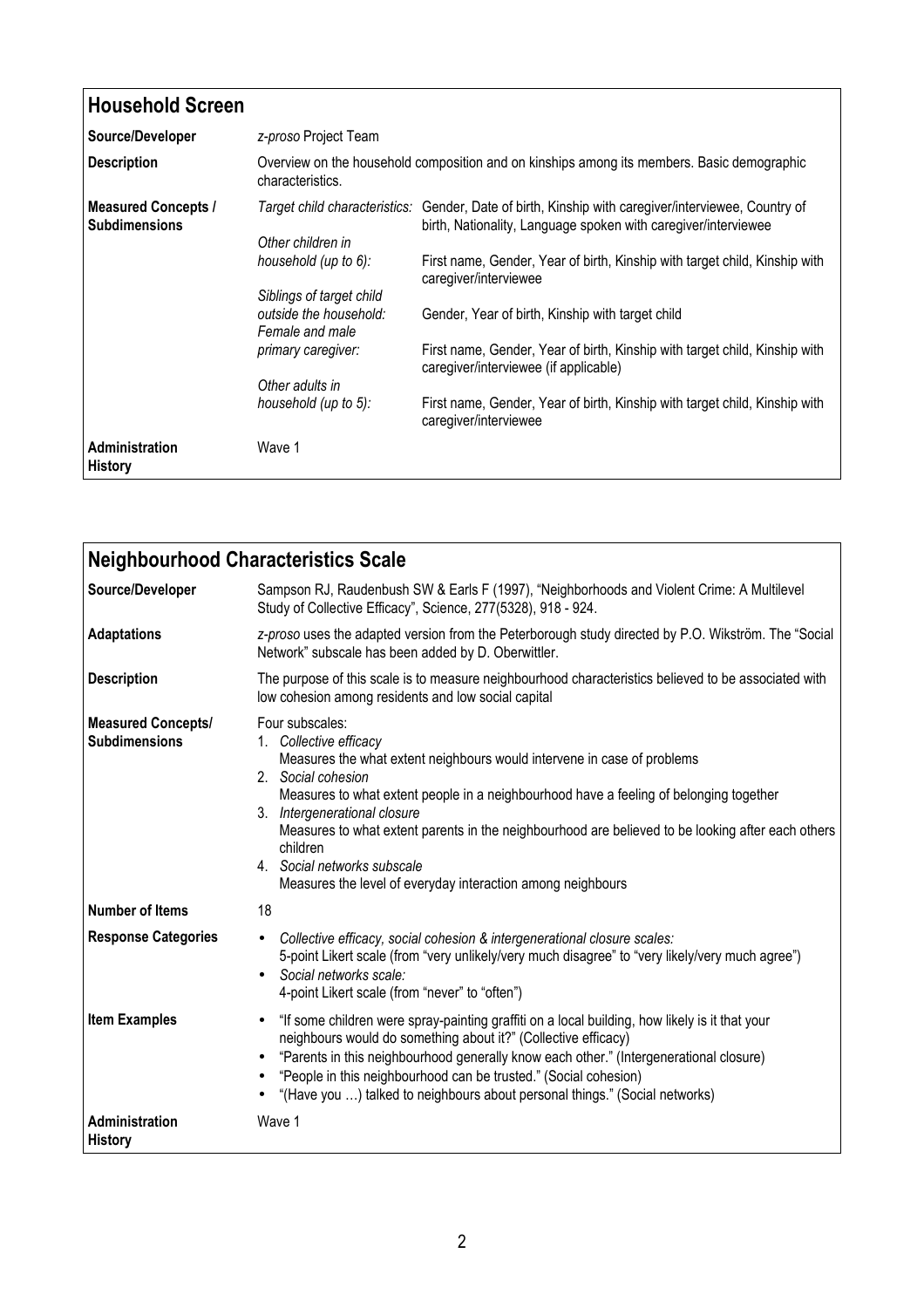| <b>Parenting Values</b>                           |                                                                                                                                                 |
|---------------------------------------------------|-------------------------------------------------------------------------------------------------------------------------------------------------|
| Source/Developer                                  | z-proso Project Team<br>$\bullet$<br>Partially adapted from the World Values Survey (R. Inglehart, University of Michigan)<br>$\bullet$         |
| <b>Description</b>                                | A measure of the values underlying the caregivers parenting goals.                                                                              |
| <b>Measured Concepts/</b><br><b>Subdimensions</b> | Explorative factor analyses suggest three orthogonal factors<br>Traditionalism/Materialism<br>Individualism/Postmaterialism<br>3. Altruism      |
| <b>Number of Items</b>                            | 15                                                                                                                                              |
| <b>Response Categories</b>                        | 4-point Likert scale (from "not important at all" to "very important")                                                                          |
| <b>Item Examples</b>                              | "To be thrifty, saving money and things" (Traditionalism)<br>"To have imagination" (Individualism)<br>"To be unselfish" (Altruism)<br>$\bullet$ |
| <b>Administration</b><br><b>History</b>           | Wave 1                                                                                                                                          |

| <b>Family Climate</b>            |                                                                       |
|----------------------------------|-----------------------------------------------------------------------|
| Source/Developer                 | Peterborough study (P.O. Wikström)                                    |
| Description                      | A short assessment of family conflict                                 |
| Number of Items                  | 3                                                                     |
| <b>Response Categories</b>       | 5-point Likert scale (from "very much disagree" to "very much agree") |
| <b>Item Example</b>              | "We are a happy family and like each other a lot."                    |
| Administration<br><b>History</b> | Wave 1, Wave 2, Wave 3                                                |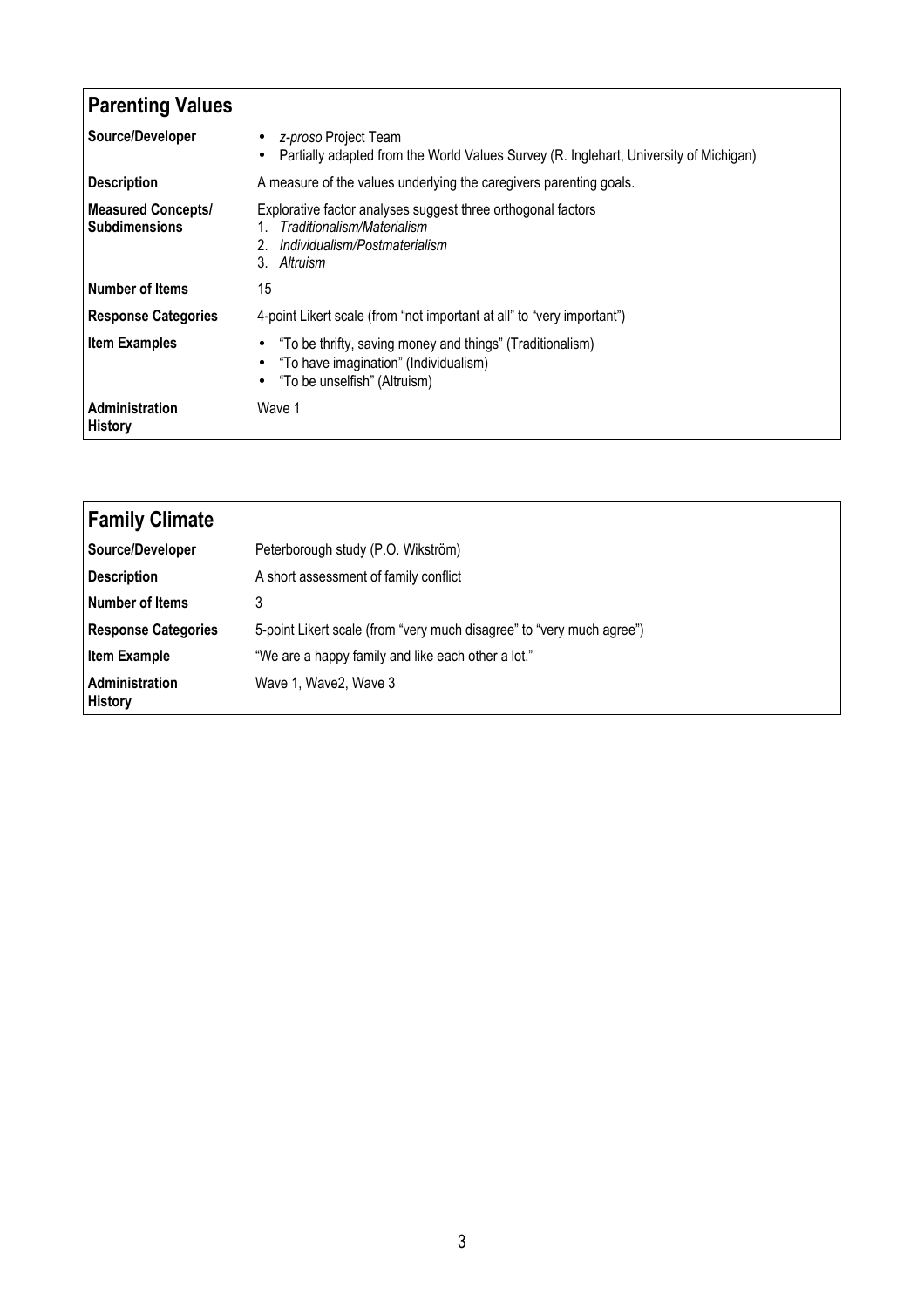| <b>Alabama Parenting Questionnaire</b>            |                                                                                                                                                                                                                                                                                                                                                                                                                                                                                                                                      |
|---------------------------------------------------|--------------------------------------------------------------------------------------------------------------------------------------------------------------------------------------------------------------------------------------------------------------------------------------------------------------------------------------------------------------------------------------------------------------------------------------------------------------------------------------------------------------------------------------|
| Source/Developer                                  | Shelton, K. K., Frick, P. J., & Wootton, J. (1996). "Assessment of parenting practices in families of<br>elementary school-age children", Journal of Clinical Child Psychology, 25(3), 317-329.                                                                                                                                                                                                                                                                                                                                      |
| <b>Description</b>                                | A comprehensive assessment of parenting practices                                                                                                                                                                                                                                                                                                                                                                                                                                                                                    |
| <b>Measured Concepts/</b><br><b>Subdimensions</b> | Six subscales:<br>1. Involvement<br>Positive parenting<br>2.<br>3. Poor monitoring<br>Inconsistent discipline<br>4.<br>Corporal punishment<br>5.<br>"Other discipline"<br>6.                                                                                                                                                                                                                                                                                                                                                         |
| Number of Items                                   | 40                                                                                                                                                                                                                                                                                                                                                                                                                                                                                                                                   |
| <b>Response Categories</b>                        | 5-point Likert scale (from "never" to "always")                                                                                                                                                                                                                                                                                                                                                                                                                                                                                      |
| <b>Item Examples</b>                              | "You play games or do other fun things with CHILD." (Involvement)<br>"You compliment CHILD when he/she does something well." (Positive parenting)<br>"CHILD is out with friends you don't know." (Poor monitoring)<br>"You threaten to punish CHILD and then do not actually punish him/her." (Inconsistent discipline)<br>"You spank CHILD with your hand when she/he has done something wrong."<br>(Corporal punishment)<br>"You use time out, that is make him/her sit or stand in a corner, as a punishment." (Other discipline) |
| Administration<br><b>History</b>                  | Wave 1, Wave 2, Wave 3                                                                                                                                                                                                                                                                                                                                                                                                                                                                                                               |

| <b>Child Disabilities &amp; Impairments</b> |                                                                                                                                                                                           |
|---------------------------------------------|-------------------------------------------------------------------------------------------------------------------------------------------------------------------------------------------|
| Source/Developer                            | z-proso Project Team                                                                                                                                                                      |
| <b>Description</b>                          | A brief inventory of target child's major disabilities and impairments.                                                                                                                   |
| Measured Concepts/<br><b>Subdimensions</b>  | Vision or Hearing Impairment<br>Severe Chronic Illness<br><b>Other Physical Disability</b><br>Intellectual Disability<br>Physical Developmental Delay<br>Intellectual Developmental Delay |
| <b>Response Categories</b>                  | Yes/No followed by an open description                                                                                                                                                    |
| <b>Administration</b><br><b>History</b>     | Wave 1                                                                                                                                                                                    |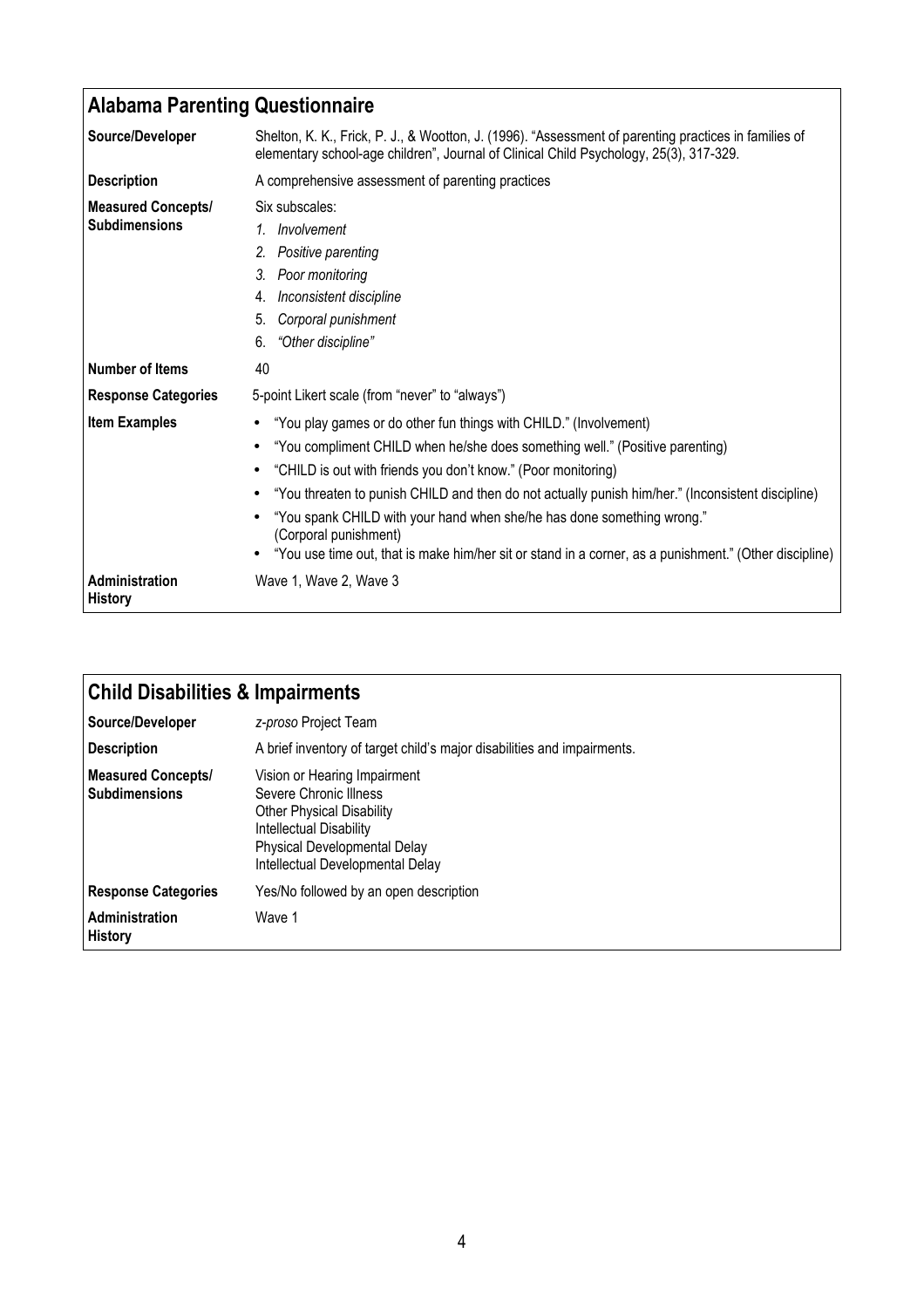## Pre- & Perinatal Circumstances

| Source/Developer                                  | z-proso Project Team                                                                                                              |  |
|---------------------------------------------------|-----------------------------------------------------------------------------------------------------------------------------------|--|
| <b>Description</b>                                | Assessment of relevant perinatal circumstances.                                                                                   |  |
| <b>Measured Concepts/</b><br><b>Subdimensions</b> | Prenatal substance use (tobacco, alcohol, cannabis)<br><b>Birth Complications</b><br>Postnatal Depression<br><b>Planned Child</b> |  |
| <b>Response Categories</b>                        | Yes/No<br>$\bullet$<br>Substance use frequency: 5-point Likert scales<br>$\bullet$                                                |  |
| Administration<br><b>History</b>                  | Wave 1                                                                                                                            |  |

| <b>Injuries &amp; Accidents</b>                   |                                                                       |
|---------------------------------------------------|-----------------------------------------------------------------------|
| Source/Developer                                  | z-proso Project Team                                                  |
| <b>Description</b>                                | Live-time and last year incidence of target child's serious injuries. |
| <b>Measured Concepts/</b><br><b>Subdimensions</b> | Number of injuries; Behavioural assessment of self-control.           |
| <b>Administration</b><br><b>History</b>           | Wave 1                                                                |

| Leisure Activities                                |                                                                                                                                                                                                                       |
|---------------------------------------------------|-----------------------------------------------------------------------------------------------------------------------------------------------------------------------------------------------------------------------|
| Source/Developer                                  | z-proso Project Team                                                                                                                                                                                                  |
| <b>Description</b>                                | Inventory of target child's (routine) activities outside school. Measured on a weekly basis except media<br>use which is measured on a daily basis.                                                                   |
| <b>Measured Concepts/</b><br><b>Subdimensions</b> | 1. Activities outside the home (extracurricular learning, sports, arts, religion, etc.)<br>2. Activities inside the home (playing, reading, drawing, chores, etc.)<br>3. Media use (TV, computer games)               |
| l Number of Items                                 | 19                                                                                                                                                                                                                    |
| <b>Response Categories</b>                        | Activities in- and outside the home:<br>$\bullet$<br>8-point Likert scale (from "never" to "daily (on seven days)")<br>Media use:<br>$\bullet$<br>6-point Likert scale (from "(almost) never" to "more than 3 hours") |
| <b>Administration</b><br><b>History</b>           | Wave 1                                                                                                                                                                                                                |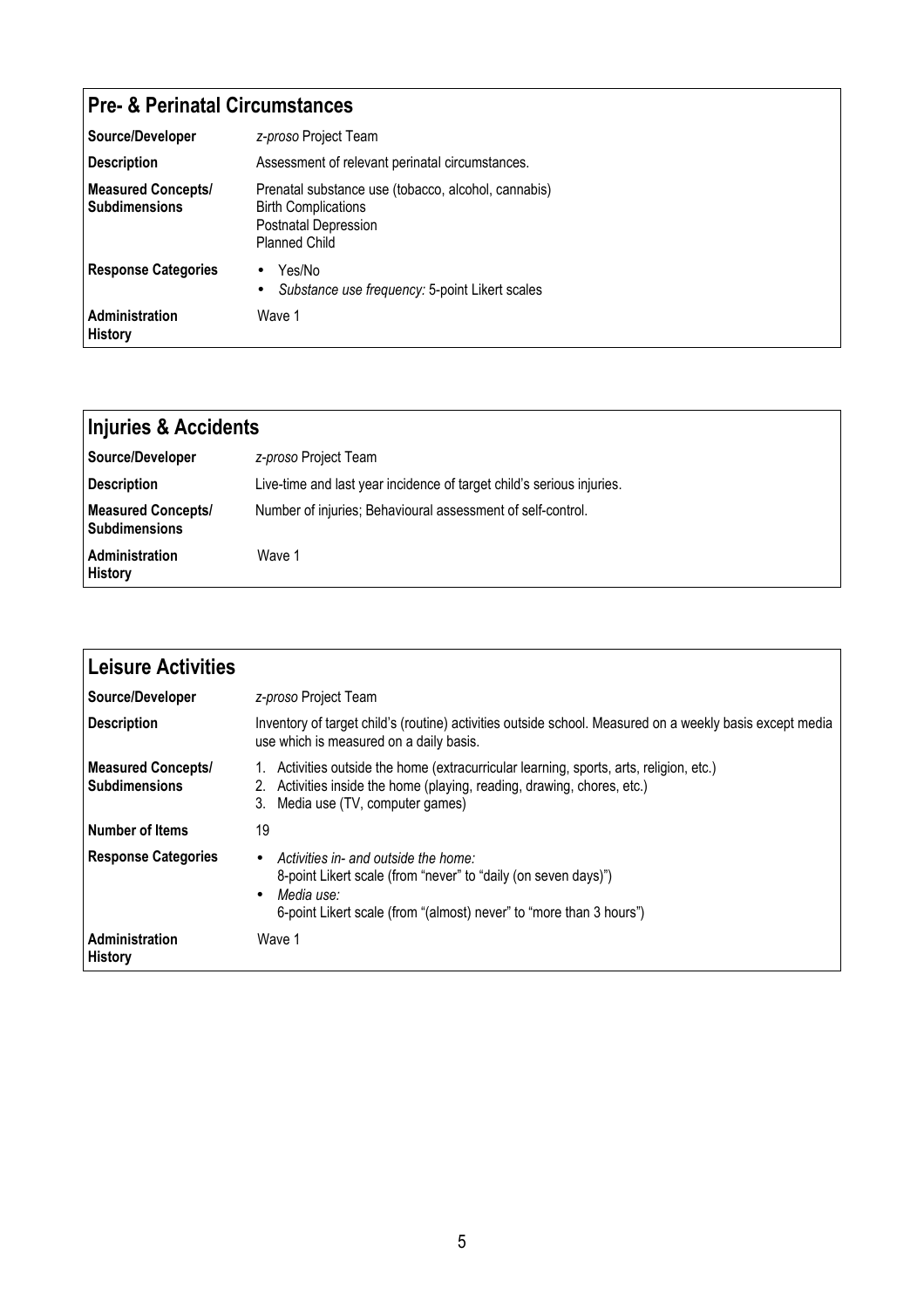| <b>Social Behaviour Questionnaire</b>             |                                                                                                                                                                                                                                                                                                                                                                                                                                                                                                                                                                                                        |  |  |
|---------------------------------------------------|--------------------------------------------------------------------------------------------------------------------------------------------------------------------------------------------------------------------------------------------------------------------------------------------------------------------------------------------------------------------------------------------------------------------------------------------------------------------------------------------------------------------------------------------------------------------------------------------------------|--|--|
| Source/Developer                                  | Richard E. Tremblay (Université de Montréal)<br>Tremblay, R. E., Loeber, R., Gagnon, C., Charlebois, P., Larivee, S. & LeBlanc, M. (1991).<br>Disruptive boys with stable and unstable high fighting behavior patterns during junior elementary<br>school. Journal of Abnormal Child Psychology, 19, 285-300.                                                                                                                                                                                                                                                                                          |  |  |
| <b>Description</b>                                | A comprehensive assessment of the target child's social behaviour. Focuses also on prosociality, not<br>only on problem behaviour. As compared to the original scale the more recent version used in the z-<br>proso study also allows assessing subtypes of aggression, such as indirect, reactive, and instrumental<br>aggression. This measure is also repeatedly administered to teachers (paper-and-pencil) and - in an<br>adapted computer-based multimedia version - to the target children.                                                                                                    |  |  |
| <b>Measured Concepts/</b><br><b>Subdimensions</b> | <b>Prosocial Behaviour</b><br>1. Prosocial Behaviour (Helping, Empathy)<br>Internalising Problem Behaviour<br>2. Anxiety<br>3. Depression<br>Attention-Deficit and Hyperactivity Disorder (ADHD)<br>4. Attention Deficit<br>5. Hyperactivity<br>Non-Aggressive Externalising Problem Behaviour<br>6. Non-Aggressive Conduct Disorder (Stealing, Lying, Vandalising)<br>7. Opposition/Defiance<br>Aggression<br>8. Physical Aggression<br>9. Indirect Aggression<br>10. Instrumental Aggressions/Dominance<br>11. Reactive Aggression<br>Psychopathy<br>12. Cruelty to Animals (as a psychopathy proxy) |  |  |
| <b>Number of Items</b>                            | 55                                                                                                                                                                                                                                                                                                                                                                                                                                                                                                                                                                                                     |  |  |
| <b>Response Categories</b>                        | 5-point Likert scale (from "never" to "very often")                                                                                                                                                                                                                                                                                                                                                                                                                                                                                                                                                    |  |  |
| <b>Item Examples</b>                              | "CHILD cries a lot." (Anxiety)<br>٠<br>"CHILD fidgets." (Hyperactivity)<br>٠<br>"CHILD steals outside the home." (Non-Aggressive CD)<br>"CHILD kicks, bites, hits other children." (Physical Aggression)<br>٠<br>"CHILD listens to others' points of view." (Prosociality)                                                                                                                                                                                                                                                                                                                             |  |  |
| Administration<br><b>History</b>                  | Wave 1, Wave 2 (except scales "Internalising Problem Behaviour", "ADHD" and "Indirect Aggression"),<br>Wave 3                                                                                                                                                                                                                                                                                                                                                                                                                                                                                          |  |  |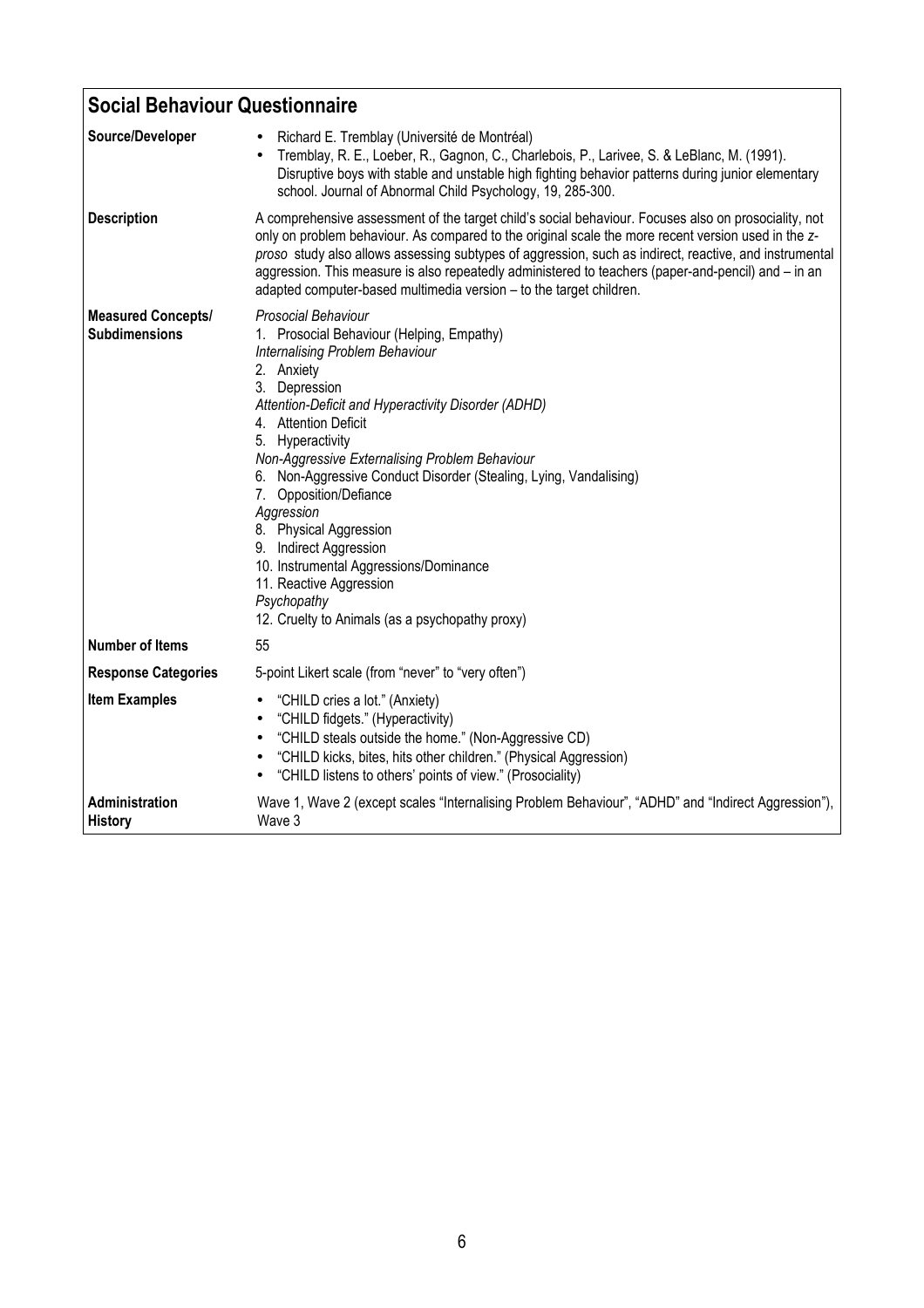| Socio-Economic, Ethno-Cultural & Demographic Details |                                                                                                                                                                    |                                                                                                                                                                                                                                                                                              |  |  |
|------------------------------------------------------|--------------------------------------------------------------------------------------------------------------------------------------------------------------------|----------------------------------------------------------------------------------------------------------------------------------------------------------------------------------------------------------------------------------------------------------------------------------------------|--|--|
| Source/Developer                                     | z-proso Project Team                                                                                                                                               |                                                                                                                                                                                                                                                                                              |  |  |
| <b>Description</b>                                   | Comprehensive information on caregivers' and - if not living with the child - on biological parents'<br>socio-economic, ethno-cultural, and demographic background |                                                                                                                                                                                                                                                                                              |  |  |
| <b>Measured Concepts/</b><br><b>Subdimensions</b>    | Female Primary Caregiver:                                                                                                                                          | Marital status, Religious affiliation, Country of birth, Year of immigration (if<br>applicable), Nationality, Residential permit/status, Mother tongue, Fluency<br>in (Swiss-)German, Level of education, Occupational status, Profession,<br>Contribution to household chores               |  |  |
|                                                      | Male Primary Caregiver:                                                                                                                                            | Marital status, Religious affiliation, Country of birth, Year of immigration (if<br>applicable), Nationality, Residential permit/status, Mother tongue, Fluency<br>in (Swiss-)German, Level of education, Occupational status, Profession                                                    |  |  |
|                                                      | <b>Financial Situation</b>                                                                                                                                         |                                                                                                                                                                                                                                                                                              |  |  |
|                                                      | (Household):                                                                                                                                                       | Yearly net income, Financial help (welfare contributions etc.), Financial<br>problems (arrears in payments of bills).                                                                                                                                                                        |  |  |
|                                                      | <b>Biological Mother (if not</b>                                                                                                                                   |                                                                                                                                                                                                                                                                                              |  |  |
|                                                      | Female Primary Caregiver):                                                                                                                                         | Place/country of residence, Kinship with interviewee, Country of birth,<br>Nationality, Number of encounters with interviewee last year, Number of<br>encounters with target child last year, Financial support to primary<br>caregiver, Level of education, Occupational status, Profession |  |  |
|                                                      | <b>Biological Father (if not</b>                                                                                                                                   |                                                                                                                                                                                                                                                                                              |  |  |
|                                                      | Male Primary Caregiver):                                                                                                                                           | Place/country of residence, Kinship with interviewee, Country of birth,<br>Nationality, Number of encounters with interviewee last year, Number of<br>encounters with target child last year, Financial support to primary<br>caregiver, Level of education, Occupational status, Profession |  |  |
| Administration<br><b>History</b>                     | Wave 1                                                                                                                                                             |                                                                                                                                                                                                                                                                                              |  |  |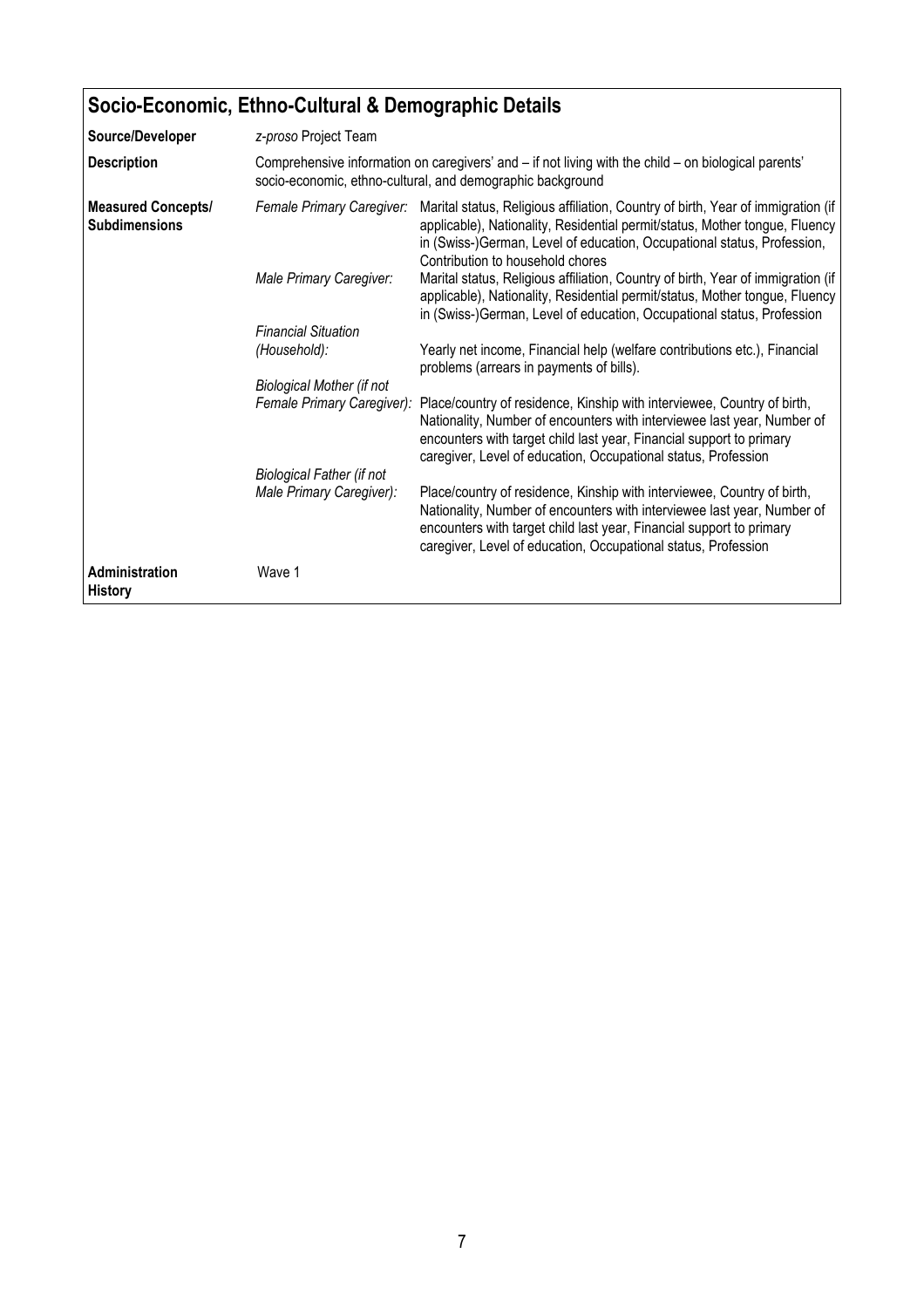## Event History Calendar (EHC) I

| Source/Developer                                  | z-proso Project Team                                                                                                                                                                                                                                                                                                                                                                                                                                                                                                                                                                                                                                                                                                                                                                                                                                                                                                                                                                                                                                                                                                                                                                                                                                                    |  |  |
|---------------------------------------------------|-------------------------------------------------------------------------------------------------------------------------------------------------------------------------------------------------------------------------------------------------------------------------------------------------------------------------------------------------------------------------------------------------------------------------------------------------------------------------------------------------------------------------------------------------------------------------------------------------------------------------------------------------------------------------------------------------------------------------------------------------------------------------------------------------------------------------------------------------------------------------------------------------------------------------------------------------------------------------------------------------------------------------------------------------------------------------------------------------------------------------------------------------------------------------------------------------------------------------------------------------------------------------|--|--|
| <b>Description</b>                                | The EHC aims at collecting relevant life events in the target child's biography since birth in a structured<br>way. It consists of a calendar sheet with several rows representing distinctive phenomena that may<br>have occurred during the life course. Each row is subdivided in spells of one trimester. Some types of<br>events are just marked as present/absent in a given trimester while for others more detailed<br>information are collected.                                                                                                                                                                                                                                                                                                                                                                                                                                                                                                                                                                                                                                                                                                                                                                                                               |  |  |
| <b>Measured Concepts/</b><br><b>Subdimensions</b> | The following list shows life areas covered by the EHC and lists data that were collected besides mere<br>"presence-absence"-like information.<br>1. Place of residence<br>Detailed address of each place where the child lived<br>2. Household members<br>Gender and kinship with target child of each household member<br>Reason for moving in (birth vs. move in) or moving out (death vs. move out)<br>3. External child care<br>Type of childcare<br>Intensity (days/week) of childcare<br>4. Critical life events<br>Family (actors)<br>Siblings' problem behaviour<br>Serious illnesses and accidents among members of the family<br>Spells of maternal depression<br>Death of relatives outside household<br>Spells of financial problems<br>Spells of unemployment (who)<br>Police- and criminal-justice contacts (who; type of offence)<br>Spells of imprisonment (who)<br>Stays in mental institutions (who)<br>Other important live events (what/who)<br>5. Earlier problem behaviour of target child and related treatments<br>Spells of internalising problem behaviour; Related professional help and treatments<br>Spells of ADHD; Related professional help and treatments<br>Spells of aggressive behaviour; Related professional help and treatments |  |  |
| <b>Number of Items</b>                            | 1873 variables                                                                                                                                                                                                                                                                                                                                                                                                                                                                                                                                                                                                                                                                                                                                                                                                                                                                                                                                                                                                                                                                                                                                                                                                                                                          |  |  |
| Administration<br><b>History</b>                  | Wave 1 (EHC I), update/refinement at Wave 3 (EHC II)                                                                                                                                                                                                                                                                                                                                                                                                                                                                                                                                                                                                                                                                                                                                                                                                                                                                                                                                                                                                                                                                                                                                                                                                                    |  |  |